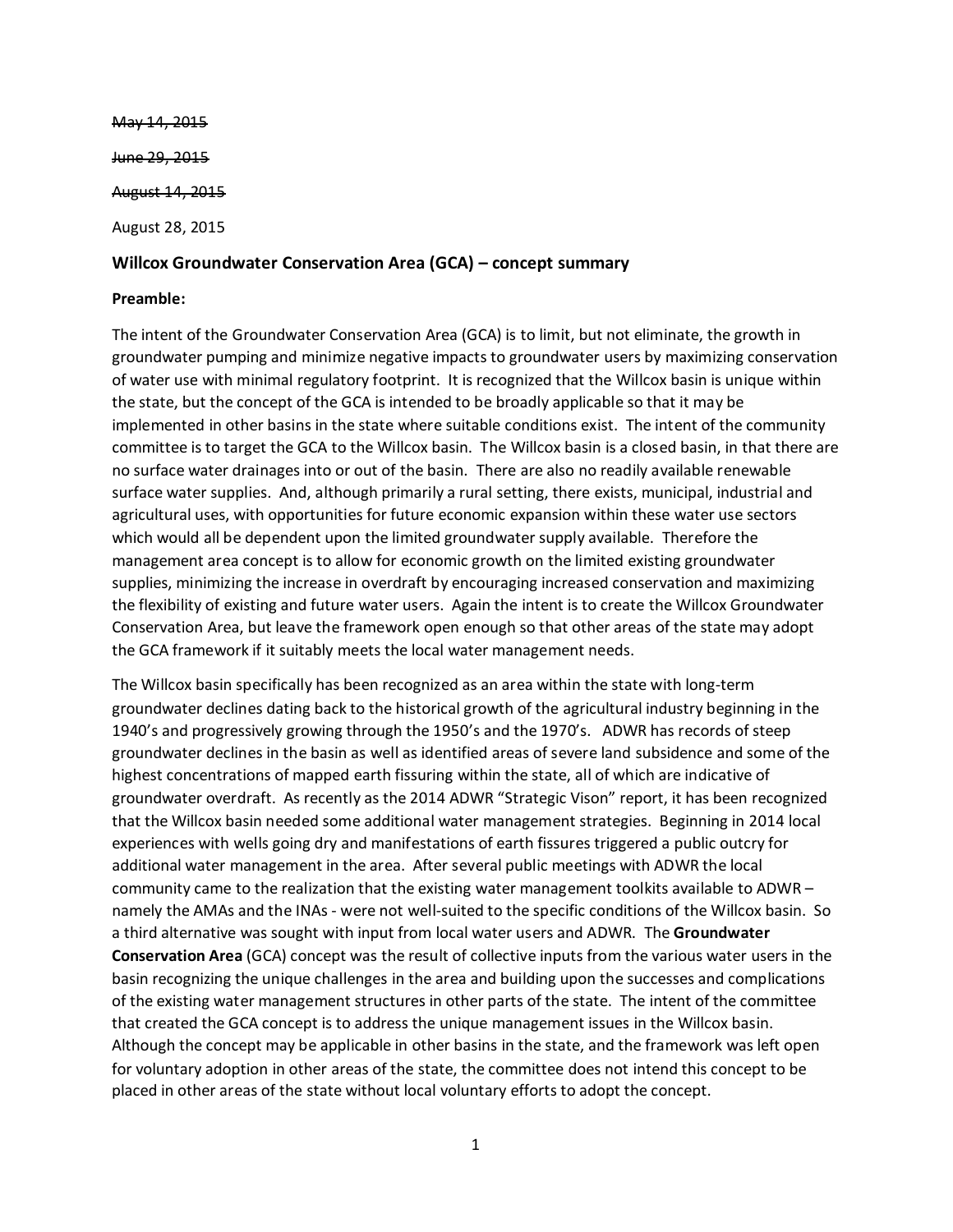### **Groundwater Conservation Area Framework**

The GCA allows for the limited addition of new groundwater uses in the basin with certain conditions centered on increasing conservation. Wells with a pump capacity of 35 gallons per minute or less are generally exempt from regulation. Current groundwater users are grandfathered-in. Limited new groundwater uses are permitted with additional volumetric limits and conservation incentives.

All use sectors (agricultural, industrial, and municipal) have access to voluntary conservation programs modeled after the existing Best Management Programs in AMAs. Specific conservation practices are not dictated; participants select from a menu of practices that best fit their situation and provide the most cost effective water savings effort. Financial assistance for adoption of BMP conservation practices will be available with funds generated by withdrawal fees. Receipt of such funds will be conditioned upon adoption of BMP conservation practices. The Department should have the ability to adopt new conservation practices as new technology and practices are developed with the recommendation of the local Groundwater Users Advisory Council (GUAC).

New non-exempt wells, (other than replacement wells in the same location) and exempt wells used for irrigation will require a well impact review prior to obtaining a well permit to minimize impacts to existing surrounding well owners. Well impact standards should also minimize the transfer and concentration of withdrawal authorities from one part of the basin to another and should consider elements such as decline rates at the new well location.

Measuring and reporting will be required for most non-exempt wells as well as for exempt wells used for irrigation. Use meters will be required and estimates based on alternate calculations (such as power use) will also be acceptable in specific instances. The Department should have the ability to adopt alternate calculation methodologies as new technology and practices are developed with the recommendation of the local GUAC.

# **Specific groundwater withdrawal authorities:**

## **Irrigation Authorities:**

Irrigation Authorities of two different sub-types will be created: Irrigation Grandfathered Authority (IGFA) and Low Water Use Irrigation Authority (LWUIA)

## **Irrigation Grandfathered Authority; Grandfathered Irrigation Acres**

Existing groundwater uses on lands irrigated at any time in the five years prior to the creation of the GCA will be grandfathered-in as Irrigation Grandfathered Authorities (IGFAs). The IGFA and the associated certified acres will have a pumping limitation (water duty) of 5 acre-feet per acre per year. Measuring and annual reporting of groundwater withdrawals are required. In addition, the shape of the certified acres is flexible; it is not limited to the exact historical acreage irrigated; field shapes may change as irrigation technology changes (square to circle for example) as long as the lands are adjacent, the overall acreage does not increase, and overall irrigation efficiency does not decrease. Modifications, and mobility of the certified acres is also allowed for flood damaged or poor soils as long as the new irrigated area is within the same farm unit and overall acreage is not increased. An IGFA authority may be permanently retired in whole or in part down to 10 af/yr minimum. IGFA's may be converted to a Type-3 authority in whole or in part, down to a 10 af/yr minimum, with a 50% reduction in volume at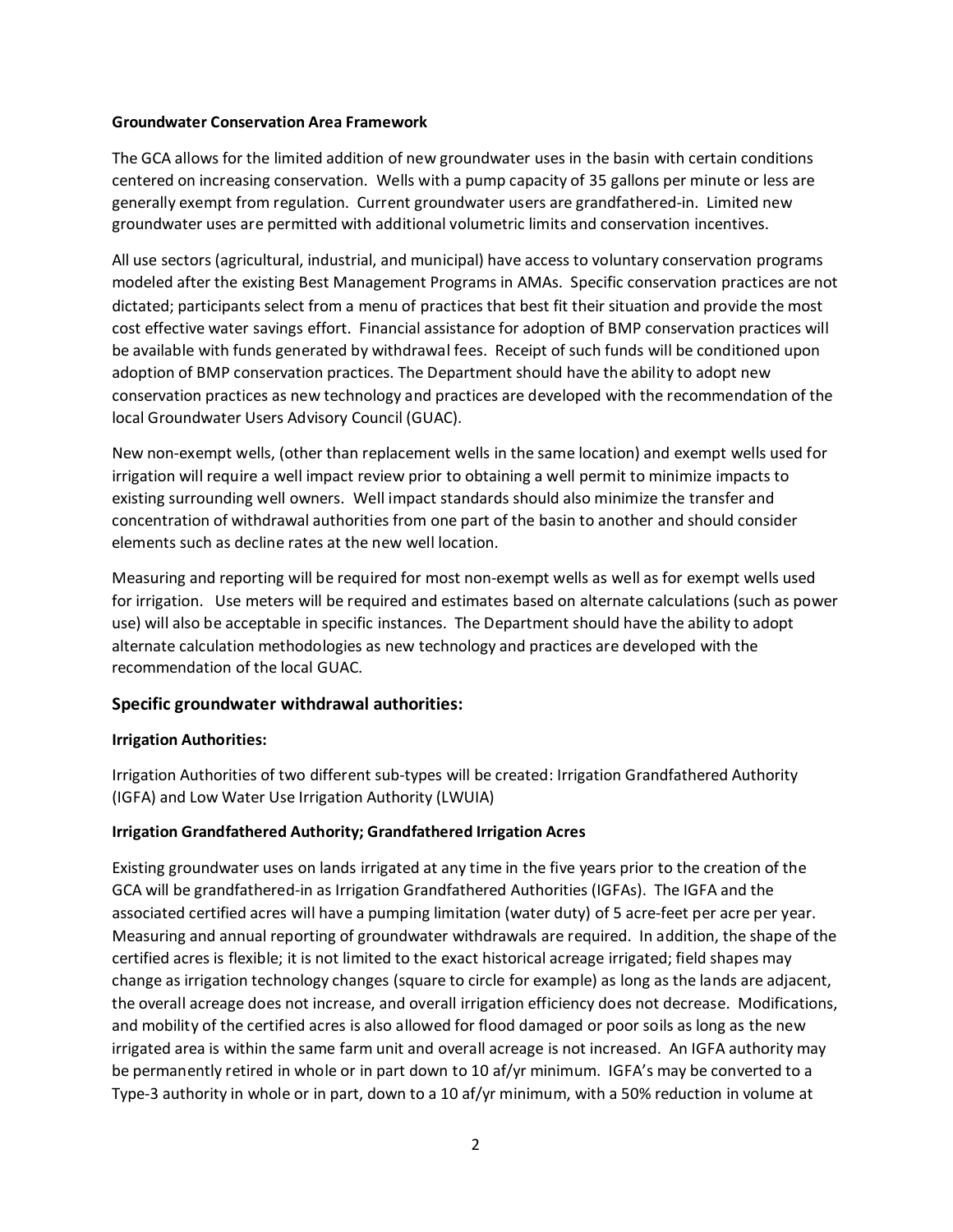the time of conversion. Lands with substantial capital investment qualifications at the time of the creation of the GCA will qualify as certified acres and receive an IGFA withdrawal authority. Certified acres that have had their associated IGFA's retired or converted to a Type-3 that has been transferred from the original acres, may be brought back into production with the transfer of an appropriate withdrawal authority with the annual pumping limit of the new withdrawal authority. IGFA's have a one-year overrun allowance where the volume of the exceedance of the pumping limit must be made up the following year (following year pumping limit is reduced by the volume of the overrun the previous year).

### **Irrigation Grandfathered Authority – Historical Exemption**

For lands that were irrigated at any time in the 25 years prior to the creation of the GCA but not five years prior to the creation of the GCA, an IGFA irrigation authority may be issued for the historically irrigated acres with a total volumetric limit based on a water duty of 2.5 acre feet per acre instead of 5 acre feet per acre. The resulting volume of the IGFA is fully portable within the historically qualifying acres up to the volumetric limit of the IGFA. Alternatively, upon request, ADWR may issue the land owner a Type-3 right of appropriate volume based on the calculation above without the need to resume irrigation activities. Metering or alternate use calculation and annual reporting are required. Land owners must apply for this exemption and put the approved withdrawal authorities in use within five years of the establishment of the GCA, or the exemption expires. IGFA's created under this exemption have a one-year overrun allowance where the volume of the exceedance of the pumping limit must be made up the following year (following year pumping limit is reduced by the volume of the overrun the previous year). An IGFA created under this exemption may be converted to a Type-3 in whole or in part (down to a 10 af/yr minimum). A reduction of 50% of the IGFA volume will occur at the time the IFGA is converted to a Type-3. An IGFA created under this exemption may be permanently retired in whole or in part (down to a 10 af/yr minimum). A Type-3 right created under this exemption may be transferred to new owner in whole or in part (down to a 10 af/yr minimum) for any allowable use. A Type-3 right created under this exemption may be permanently retired in whole or in part (down to a 10 af/yr minimum). Type-3's created under this exemption have a one-year overrun allowance where the volume of the exceedance of the pumping limit must be made up the following year (following year pumping limit is reduced by the volume of the overrun the previous year).

### **New Low Water Use Irrigation Authority; Low Water Use Acres**

Lands over 2 acres not irrigated during the historical time frame(s) described above may be brought into cultivation with certain limitations. These new withdrawal authorities are known as Low Water Use Irrigation Authorities (LWUIA) and the lands associated with these new withdrawal authorities are known as Low Water Use Acres (LWU). These new LWU acres must be irrigated using high efficiency irrigation methods and are permanently assigned a water duty of 1.5 af/ac. Creation of new Low Water Use Irrigation Authorities (LWUIA) without the conversion of other existing irrigation acres are limited to 10% increase of the total acreage determined to be historically irrigated five years prior to the creation of the GCA. New LWUIA authorities are limited to no more than 40 acres at a time. Once LWU acres are put into production (or significant improvements made) owners may apply for additional LWU acres.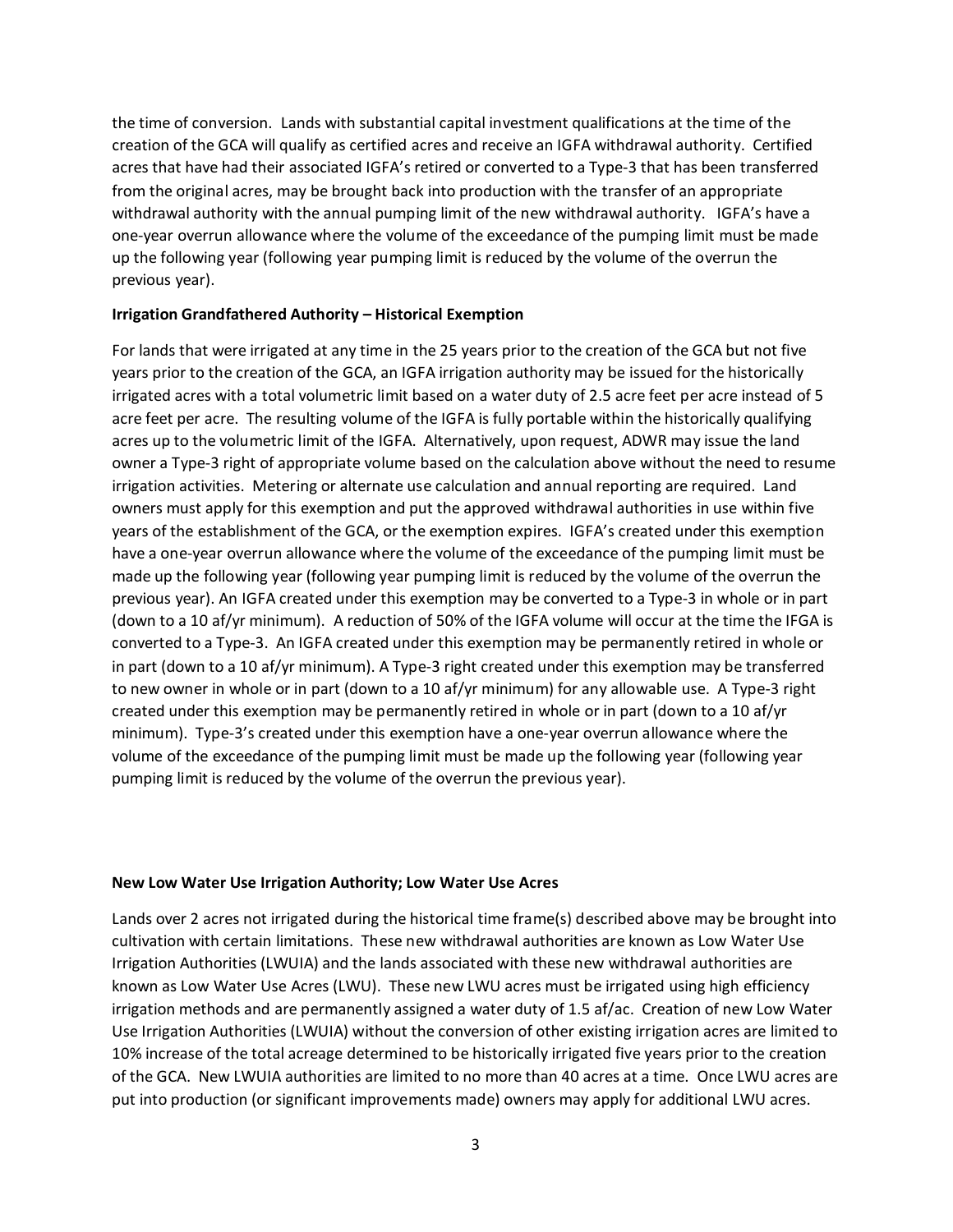There is no upper limit of new acres converted to LWU acres with the extinguishment and transfer of IGFA irrigation authorities creating Type-3's. New LWUIA authorities created (LWU lands not irrigated with Type-3's) will be assessed a one-time aquifer impact fee at the time of the creation of the irrigation authority. Low Water Use (LWU) acres, irrigated with either a Type-3 or a LWUIA, may be reconfigured as IGFA acres above for increased efficiencies, flood damage, or poor soil conditions as long as the overall acreage is not increased and irrigation efficiencies do not decrease. LWU lands may be irrigated with exempt wells. Total volumetric pumping limit of the new LWUIA authority is based upon acreage and 1.5 af/ac. LWUIA's may not be converted to a Type-3. Total volumetric pumping limit of LWU acres irrigated with a Type-3 is the volumetric limit of the Type-3 withdrawal authority. Metering or alternate use calculation and annual reporting required. An LWUIA authority may be permanently retired. LWU lands that have had their associated LWUIA withdrawal authority retired may be brought back into production with the use of a new appropriate withdrawal authority. LWUIA's have a one-year overrun allowance where the volume of the exceedance of the pumping limit must be made up the following year (following year pumping limit is reduced by the volume of the overrun the previous year).

### **Irrigation users in general**

Annual use reports will be required as well as metering or acceptable alternative calculation methods may be used. Irrigation users will be encouraged to adopt BMP conservation practices through grant incentives programs. Irrigation users will have annual withdrawal fees. Irrigation users have a one-year overrun allowance where the volume of the exceedance of the pumping limit must be made up the following year (following year pumping limit is reduced by the volume of the overrun the previous year).

## **Type-3 Authority**

Type-3 withdrawal authorities are fully portable within the GCA, may be used for any purpose (municipal, industrial, and agricultural) and may be used via any type of well (exempt or non-exempt). Type-3's transferred more than 10 miles from its original or current place of use will require a well impact review. Irrigation authorities may be retired in whole or in part (10 af/yr minimum) and may be transferred (sold or leased) in whole or in part (10 af/yr minimum) to create a Type-3. Type-3's are created by calculation of the historically irrigated acres; for IGFA irrigation authorities a conversion factor of 5 af/ac is used with a reduction of 50% assigned at the time of conversion. Type-3's may also be created under the Historically Irrigated Acres Exemption above. The Department will also issue Type-3's for existing industrial users (non-municipal, non-agricultural users; see below). Type-3's may also be created by conversion of an industrial Type-3 (see below). Type-3's may be applied to both exempt (wells with a pump 35 gallons per minute or less) and non-exempt wells. Use of a Type-3 requires metering and reporting and annual withdrawal fees. Type-3's have a one-year overrun allowance where the volume of the exceedance of the pumping limit must be made up the following year (following year pumping limit is reduced by the volume of the overrun the previous year).

### **Industrial Type-3**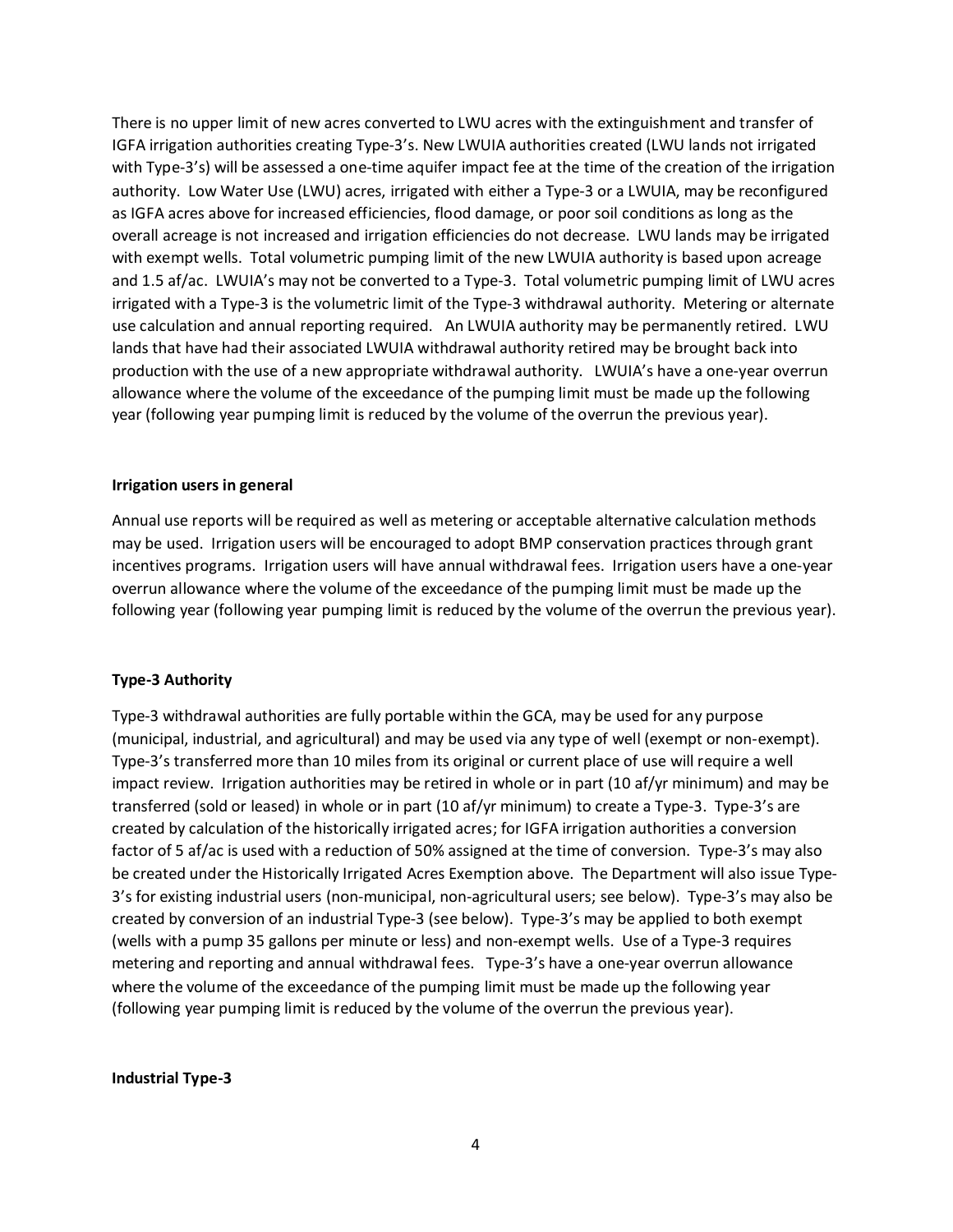The Type-3 created for existing industrial users will be calculated upon the highest annual use in the five years preceding the creation of the GCA. A 50% reduction in volume will be applied to Industrial Type-3's at the time of conversion to a normal Type-3 for any new use (agricultural, industrial, or municipal). An Industrial Type-3 is tied to its original place of use (within  $\frac{1}{2}$  mile). Movement greater than  $\frac{1}{2}$  mile triggers the conversion to a normal Type-3 with a 50% reduction in volume. An Industrial Type-3 authority may be permanently retired in whole or in part. Use of an industrial Type-3 requires metering or acceptable alternative calculation method and reporting use. An Industrial Type-3 has a one-year overrun allowance where the volume of the exceedance of the pumping limit must be made up the following year (following year pumping limit is reduced by the volume of the overrun the previous year).

### **Exempt wells**

Exempt wells (35 gallons per minute or less) used for non-irrigation are exempt from metering and use reporting requirements. Exempt wells used for irrigation (with appropriate withdrawal authority) of two or more acres are subject to metering or acceptable alternative calculation method and reporting. Exempt wells may be used for multiple purposes on a single property (residential and livestock). An exempt well may be used to water (irrigate) crops as long as the irrigation is not 2 acres in size or more (see Irrigation definition in the Code), and volume of watering may not exceed 10 acre-feet per year. Exempt wells may be used to irrigate LWU lands larger than 2 acres in size and use more than 10 acrefeet per year but not more than 1.5 af/ac with an LWUIA authority. Exempt wells may also be used to irrigate more than 2 acres in size pursuant to a Type-3 withdrawal authority. Exempt wells used to irrigate LWU lands, or pursuant to a Type-3, must meter (or use alternate calculation methods) and report annually water use and pay withdrawal fees. Exempt wells used for domestic uses, stock watering, commercial uses, and watering lands less than 2 acres in size (not to exceed 10 acre feet per year) are not required to meter or report and do not have withdrawal fees.

#### **Municipal Uses**

Municipal uses by a water provider (city, town, or private water company) are authorized to use groundwater with a service area authority for deliveries to customers within its service area. Municipal service area authorities are required to meter and report uses, pay withdrawal fees, and maintain a lost and unaccounted for factor of not more than 10%. Municipal service area authorities may increase their withdrawal authority by 25% over the uses at the time of the creation of the GCA, but further expansion must be supported with the addition of Type-3 authorities. Municipal providers will be encouraged to adopt BMP conservation practices through grant incentives programs. New municipal water providers will be required to use Type-3's. Dry-lot subdivisions are exempt. Maximum number of connections allowed without a Service Area Withdrawal Authority matches Arizona Department of Real Estate subdivision definition.

#### **New Subdivisions**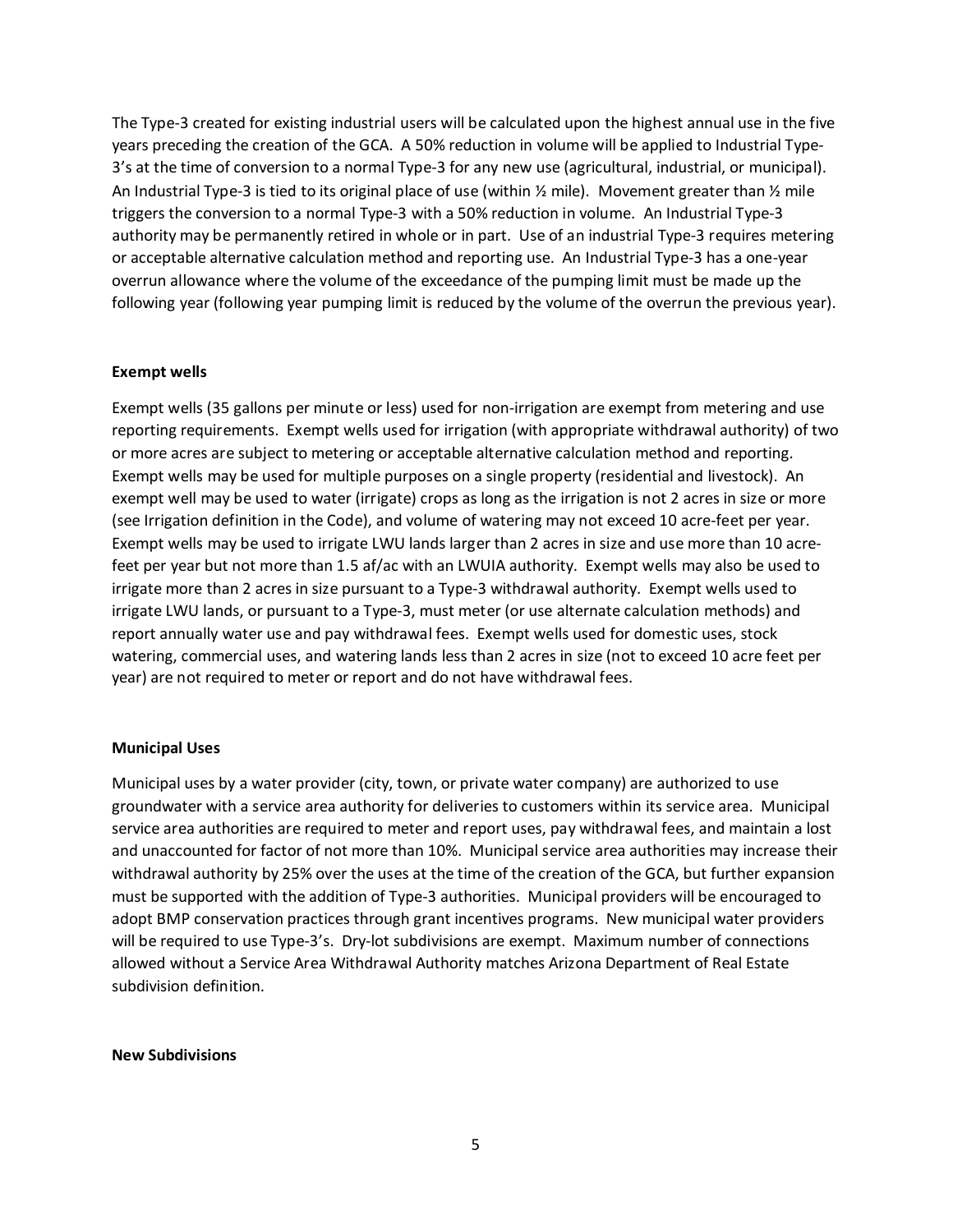Municipal water providers (cities, towns, and private water companies) may be designated as having an adequate water supply by ADWR. New subdivisions are required to have a water adequacy determination (either by a water report or served by a designated water provider).

## **Other withdrawal authorities; use restrictions**

In general groundwater use without a specific withdrawal authority is prohibited within the GCA. Temporary well and withdrawal permits under 45-511 – 45-528 shall be included in the GCA. These include:

- Dewatering Permits
- Temporary GIU Permits
- Hydrologic Testing Permits, etc.

The Groundwater Conservation Area should be included in 45-131 (The Lakes Bill) which prohibits the use of groundwater in artificial decorative lakes with certain exceptions.

## **Conservation requirements; Best Management Practice**

All water use sectors (agricultural, industrial and municipal) will have access to voluntary water conservation programs. Conservation programs are based upon best management practices (BMP's). Persons receiving conservation and augmentation grants from withdrawal fees require participation in BMP's. Number of and specific practice to be offered is to be set by the Director with input from the GUAC. The BMP programs shall be delineated in the Conservation Plan adopted by the Director with input from the GUAC and general public. BMP programs in the initial Conservation Plan should have a minimum of 5-year phase-in to allow time for each sector to adjust to the new programs. BMP's should allow flexibility in each sector. BMP's and Conservation Plans need to be adaptable as new uses, and technologies, and practices develop.

## **Withdrawal fees; metering, phase in**

All non-exempt wells, and exempt wells used to irrigate lands of 2 acres in size or greater, are required to measure and report annual withdrawals and water use. An annual fee is required on an acre-foot basis. A one-time aquifer impact fee will be assessed for the issuance of each acre of new LWUIA lands. Fees collected are to be used within the GCA basin for conservation and water supply augmentation projects and may be used to permanently retire withdrawal authorities. Existing wells within the GCA that are required to meter must have installed the required meter within three years after the creation of the GCA. Special exemptions may be granted in conjunction with alternate reporting methods for up to two additional years.

## **Collection and distribution of fees:**

ADWR shall be the authority to collect and manage the withdrawal fees.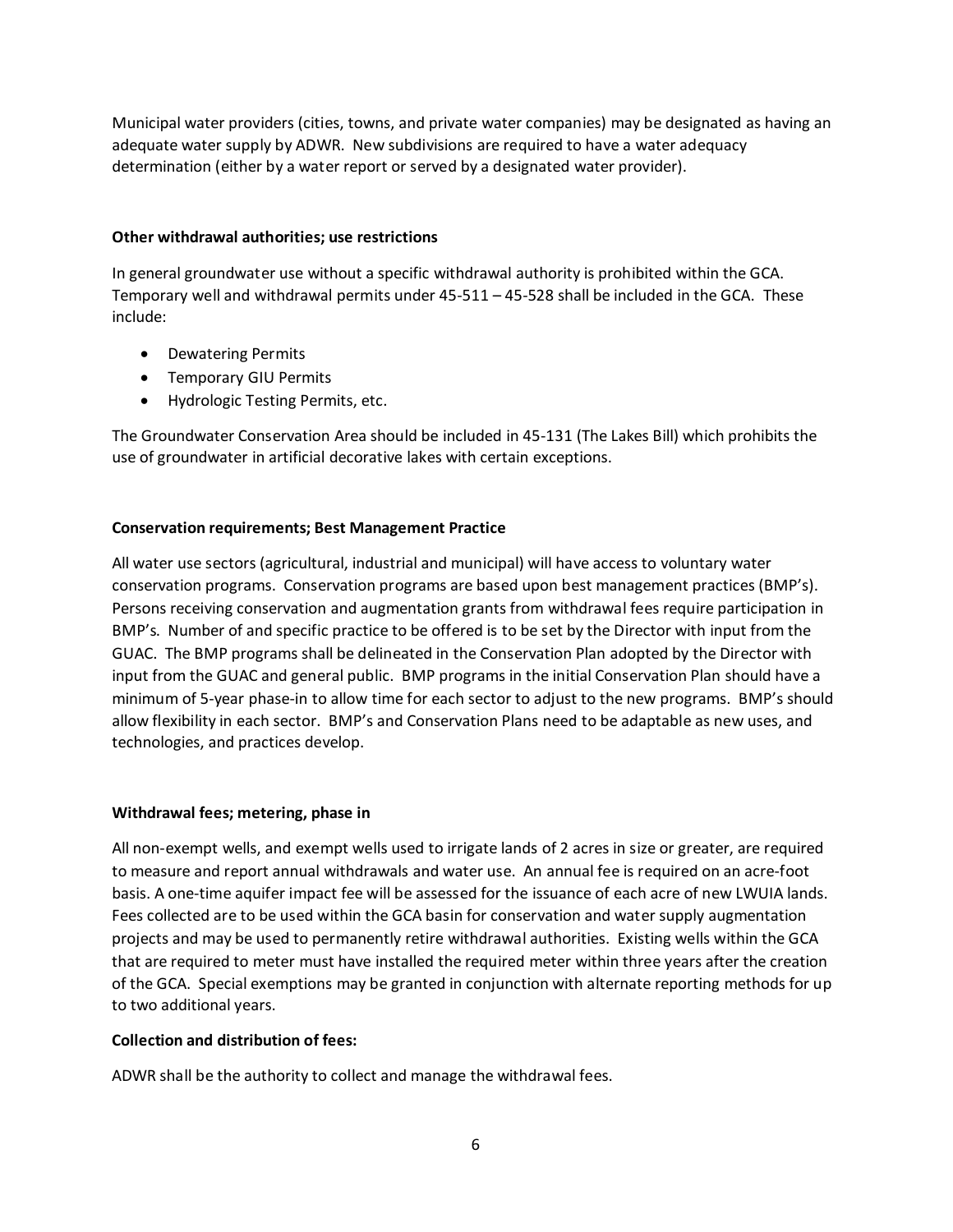## **Withdrawal Fees; deductions**

During the first five years after the creation of the GCA, persons who are required to install meters on wells that are existing at the time of the creation of the GCA, may deduct up to 50% of the costs to install meters from the annual withdrawal fee each year up to the full cost of the meter has been matched. For 10 years after the creation of the GCA, subsequent well owners (new wells) who must meter their wells may deduct up to 25% of the costs to install meters each year from the annual withdrawal fee up 50% of the cost of the meter. The deduction expires after 10 years.

### **Other Authorities**

ADWR has the authority to purchase groundwater withdrawal authorities for reduction or permanent retirement within the GCA for water management purposes. This is not an eminent domain authority; it must be done in cooperation with a willing seller. In addition to other funds available to ADWR, withdrawal fees may be used for this purpose.

An AMA may not be placed on a GCA until 10-years after the creation of the GCA. After 10 years of the creation of a GCA, placement or overlay of an AMA on a GCA may only occur if the statutory requirements are met under (A.R.S. \*\*) for the creation of a subsequent AMA.

An INA may not be placed on or overlain on a GCA. A GCA may be placed upon an INA.

Creation of a subsequent GCA or the overlay of a GCA on an existing INA shall follow the same procedures as outlined under the creation of a subsequent AMA.

## **Conservation Plans**

Conservation Plans shall be drafted and adopted by the Department every 10 years. Modifications to the plan may be initiated after five years from the adoption of the initial Conservation Plan and midway through (five years after) the adoption of each subsequent Conservation Plan. The drafting of the Conservation Plans shall be conducted with the input from the local GUAC and the general public. A Conservation Plan may be modified with the input from the GUAC and general public five years after its initial adoption. The Conservation Plan shall specify the following:

- Acceptable Best Management Practices for conservation (the BMP program) for each water use sector.
- Acceptable meter standards and acceptable alternative calculation methods for annual use reports.
- Well impact review standards such as decline rates to minimize concentration of transferred withdrawal authorities and lateral cone of depression tests to minimize impacts to existing well owners.

The BMP's delineated in the initial Conservation Plan adopted by the Director with input from the GUAC and general public shall have a minimum phase-in of 5-years to allow each sector to have time to adjust to the new programs.